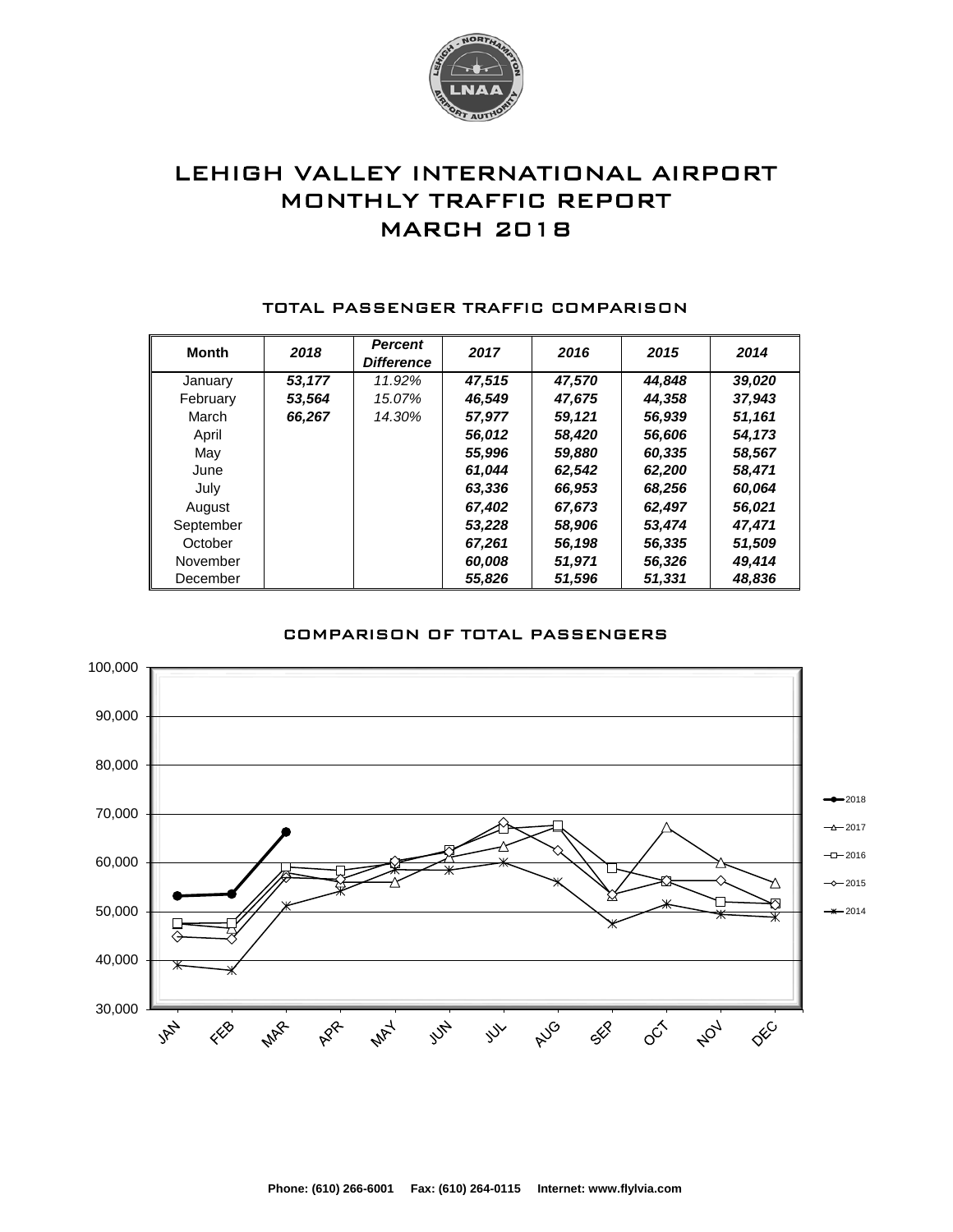## LEHIGH VALLEY INTERNATIONAL AIRPORT (ABE) MONTHLY TRAFFIC REPORT MARCH 2018

|                                         |                         |                         | <b>MARCH</b> |                 |                   |            |       | YEAR-TO-DATE |                 |                   |
|-----------------------------------------|-------------------------|-------------------------|--------------|-----------------|-------------------|------------|-------|--------------|-----------------|-------------------|
|                                         |                         |                         |              | <b>Increase</b> | <b>Percent</b>    |            |       |              | <b>Increase</b> | <b>Percent</b>    |
|                                         |                         | 2018                    | 2017         | (Decrease)      | <b>Difference</b> | 2018       |       | 2017         | (Decrease)      | <b>Difference</b> |
| <b>MAJOR AIRLINES:</b>                  |                         |                         |              |                 |                   |            |       |              |                 |                   |
| Passengers                              |                         |                         |              |                 |                   |            |       |              |                 |                   |
|                                         | Enplaned                | 2,966                   | 3,241        | (275)           | $-8.49\%$         |            | 8,999 | 7,902        | 1,097           | 13.88%            |
|                                         | Deplaned                | 2,957                   | 3,028        | (71)            | $-2.34%$          |            | 8.176 | 7,018        | 1,158           | 16.50%            |
|                                         | Sub-total               | 5,923                   | 6,269        | (346)           | $-5.52%$          | 17,175     |       | 14,920       | 2,255           | 15.11%            |
| <b>REGIONAL AIRLINES:</b><br>Passengers |                         |                         |              |                 |                   |            |       |              |                 |                   |
|                                         | Enplaned                | 30,401                  | 25,546       | 4,855           | 19.00%            | 78,882     |       | 68,737       | 10,145          | 14.76%            |
|                                         | Deplaned                | 29,943                  | 26,162       | 3,781           | 14.45%            | 76,951     |       | 68,384       | 8,567           | 12.53%            |
|                                         | Sub-total               | 60,344                  | 51,708       | 8,636           | 16.70%            | 155,833    |       | 137,121      | 18,712          | 13.65%            |
|                                         | <b>TOTAL PASSENGERS</b> | 66,267                  | 57,977       | 8,290           | 14.30%            | 173,008    |       | 152,041      | 20,967          | 13.79%            |
|                                         |                         |                         |              |                 |                   |            |       |              |                 |                   |
| CARGO:                                  | Enplaned                | 7,594,679               | 9,214,001    | (1,619,322)     | $-17.57\%$        | 23,287,590 |       | 27,164,591   | (3,877,001)     | $-14.27%$         |
|                                         | Deplaned                | 7,568,615               | 9,505,101    | (1,936,486)     | $-20.37%$         | 22,528,070 |       | 27,504,319   | (4,976,249)     | $-18.09%$         |
|                                         | <b>TOTAL CARGO</b>      | $\overline{15,163,294}$ | 18,719,102   | (3,555,808)     | $-19.00\%$        | 45,815,660 |       | 54,668,910   | (8,853,250)     | $-16.19%$         |
|                                         |                         |                         |              |                 |                   |            |       |              |                 |                   |
| <b>CUSTOMS:</b>                         | Entries                 | 14                      | 15           | (1)             | $-6.67%$          |            | 42    | 36           | 6               | 16.67%            |

### MONTHLY AIRCRAFT ACTIVITY

The FEDERAL AVIATION ADMINISTRATION AIR TRAFFIC CONTROL TOWER at LVIA recorded the following aircraft take-offs and landings for the month:

 $\overline{\phantom{0}}$ 

|                          | <b>MARCH</b> |       |                 |                   |  | YEAR-TO-DATE |        |                 |                   |  |  |
|--------------------------|--------------|-------|-----------------|-------------------|--|--------------|--------|-----------------|-------------------|--|--|
|                          |              |       | <b>Increase</b> | Percent           |  |              |        | <b>Increase</b> | Percent           |  |  |
|                          | 2018         | 2017  | (Decrease)      | <b>Difference</b> |  | 2018         | 2017   | (Decrease)      | <b>Difference</b> |  |  |
| <b>Major Airlines</b>    | 826          | 856   | (30)            | $-3.50\%$         |  | 2,360        | 2,366  | (6)             | $-0.25\%$         |  |  |
| <b>Regional Airlines</b> | 668          | 730   | (62)            | $-8.49\%$         |  | 2,006        | 2,160  | (154)           | $-7.13\%$         |  |  |
| <b>General Aviation</b>  | 1,762        | 1,683 | 79              | 4.69%             |  | 4,990        | 5,264  | (274)           | $-5.21%$          |  |  |
| Military                 | 29           | 52    | (23)            | $-44.23\%$        |  | 140          | 134    |                 | 4.48%II           |  |  |
| <b>Total Itinerant</b>   | 3,285        | 3,321 | (36)            | $-1.08\%$         |  | 9,496        | 9,924  | (428)           | $-4.31\%$         |  |  |
| <b>Total Local</b>       | 2,090        | 2,642 | (552)           | $-20.89\%$        |  | 5,900        | 7.560  | (1,660)         | $-21.96\%$        |  |  |
| <b>TOTAL OPERATIONS</b>  | 5,375        | 5,963 | (588)           | $-9.86\%$         |  | 15,396       | 17,484 | (2,088)         | $-11.94%$         |  |  |